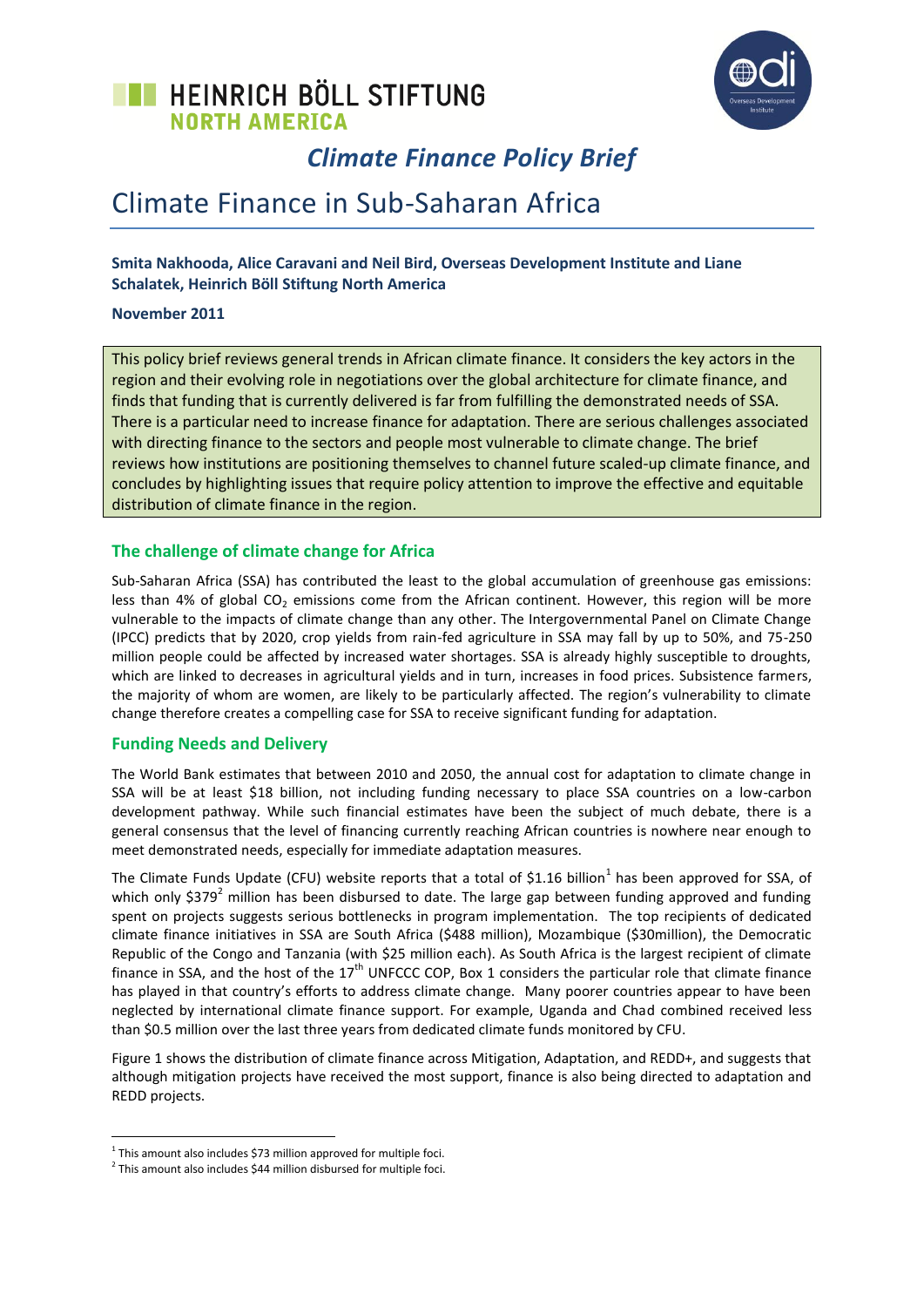#### **Figure 1:**



The failure of the Clean Development Mechanism (CDM) of the Kyoto Protocol to support projects in SSA has been controversial. 72 CDM projects were registered across Africa in 2011, accounting for only 2% of CDM projects. The majority of these projects are in South Africa and Egypt, with the rest distributed broadly among the remaining African countries.

#### **Box 1: Climate Finance in South Africa**

South Africa is the largest emitter of GHG emissions in SSA and one of the twenty largest GHG emitters in the world. The carbon intensity of its economy results from the large role of energy intensive mining and extractive industries, and its dependence on coal to generate electricity. An upper-middle income economy, South Africa is both a donor and a recipient of climate finance. While it has contributed \$2.2 million to the GEF, South Africa is the largest recipient of climate finance in the region, with a total amount of \$488 million approved and \$35 million disbursed, primarily for mitigation activities. The main contribution comes from the Clean Technology Fund (CTF) through the \$350 million Eskom Renewable Energy Support Program. Unfortunately, concerns have been raised about whether this financing will be effective, in light of the institutional, political and regulatory barriers to investment in clean energy that exist.

In 2007, South Africa's cabinet gave the Department of Environmental Affairs a mandate to develop a set of Long-Term Mitigation Scenarios that outlined options through which the country could reduce its emissions to levels "required by the science" of climate change. These scenarios were the basis for a commitment to reduce South Africa's emissions by 34% relative to business-as-usual made by President Zuma in anticipation of the Copenhagen COP in 2009, contingent on the international community mobilising support for South Africa to realise these goals. The government of South Africa has therefore been proactive in seeking access to climate finance in order to catalyze investment in renewable energy and energy efficiency technologies and begin the difficult process of decarbonising the country's electricity sector. The environmental and social benefits of diversifying the energy mix are great – for example, renewable energy technologies can help deliver energy services to the millions of South Africans who still live without access to electricity. Furthermore the use and processing of conventional fossil fuels has caused substantial air and water pollution that has negatively impacted people in poor rural communities. But the additional costs of taking action are significant given the low cost of domestic fossil fuel reserves.

After a lengthy national process of deliberation and engagement, South Africa's cabinet approved a new Climate Change Response Policy in October 2011, focused on both mitigation and adaptation. The Policy seeks to effectively manage the inevitable climate change impacts through interventions that build and sustain South Africa's social, economic and environmental resilience and emergency response capacity. It also seeks to make a fair contribution to the global effort to stabilise greenhouse gas (GHG) concentrations in the atmosphere at a level that avoids dangerous anthropogenic interference with the climate system within a timeframe that enables economic, social and environmental development to proceed in a sustainable manner.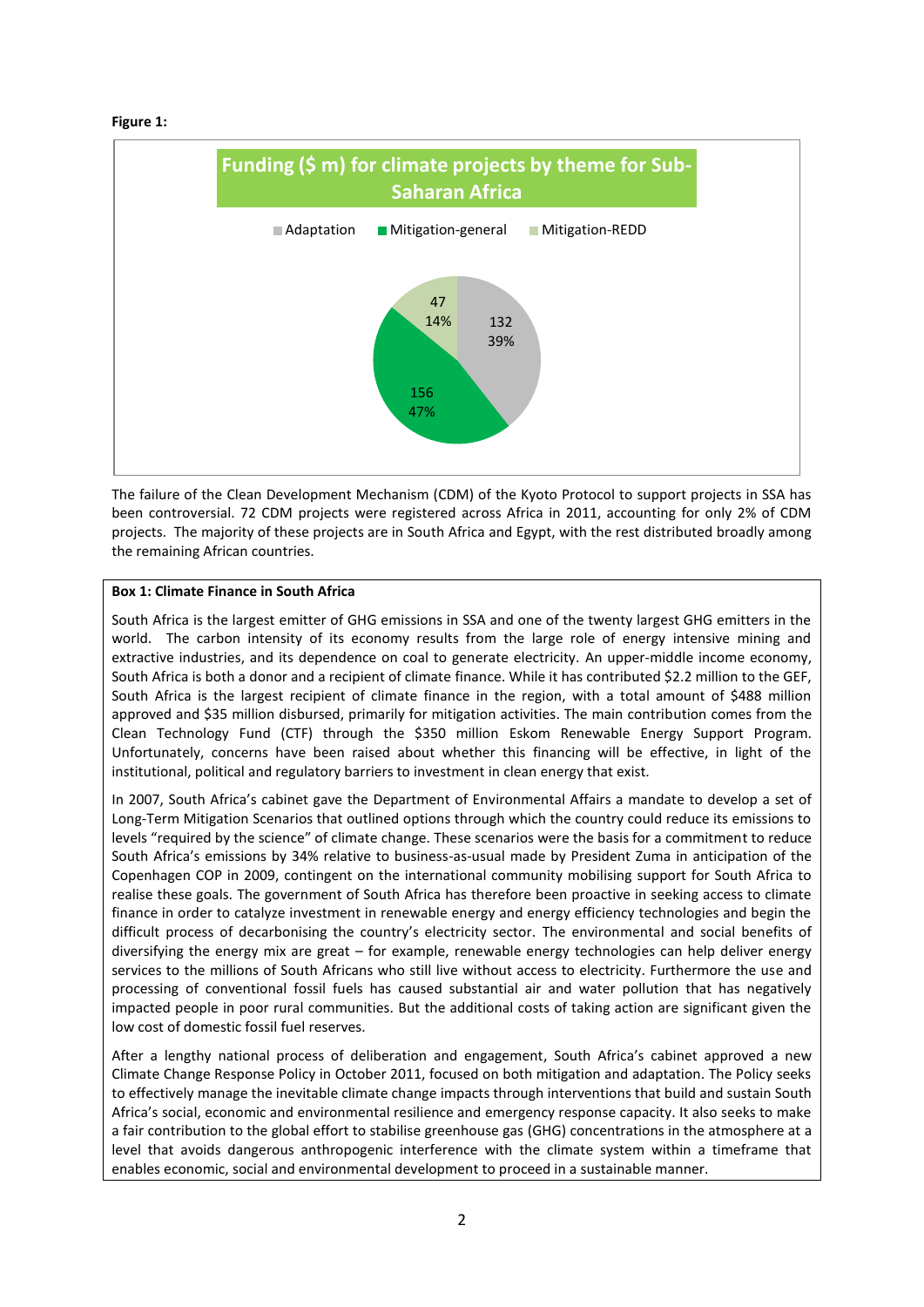### **Adaptation**

Africa's vulnerability to climate change suggests an urgent need to finance adaptation activities. Historically, very little financing for adaptation has been directed toward the region. CFU data suggests that this trend may finally be changing in absolute terms: between 2004 and 2011, \$328 million has been approved for 75 adaptation projects. \$132 million has been disbursed to date, which represents about 30% of finance disbursed for adaptation globally (\$439 million) through dedicated climate financing instruments. The general trend is one of an increasing number of adaptation projects, although the volume of financing directed to each of these remains very low. This is a larger problem that points to a project focused approach to adaptation finance, rather than strategic programmatic interventions. Despite an increase in approved finance in absolute terms, however, Africa has received only a small proportion of new adaptation finance to date. In 2011, climate finance was disbursed to 31 projects adaptation globally, but only five of them were in SSA. Figure 2 and Table 2 below present the contributions of dedicated climate funds monitored by CFU to adaptation in SSA.

#### **Figure 2**



#### **Table 1**

|                                         | <b>Amount approved</b> | <b>Amount disbursed</b> | <b>Number of</b>   |
|-----------------------------------------|------------------------|-------------------------|--------------------|
|                                         | (5 <sub>m</sub> )      | (5 m)                   | projects disbursed |
| <b>Global Climate Change Alliance</b>   | 52                     | 22                      |                    |
| <b>International Climate Initiative</b> | 12                     | 12                      |                    |
| <b>Adaptation Fund</b>                  | 15                     | 4                       |                    |
| <b>Least Developed Countries Fund</b>   | 90                     | 60                      | 49                 |
| <b>Special Climate Change Fund</b>      | 20                     | 12                      | 6                  |
| <b>Millennium Development Goal</b>      | 16                     | 13                      |                    |
| <b>Fund</b>                             |                        |                         |                    |
| <b>Pilot Program for Climate</b>        | 114                    | 0                       |                    |
| <b>Resilience</b>                       |                        |                         |                    |
| <b>Total for SSA</b>                    | 319                    | 123                     | 70                 |

The Least Developed Countries Fund (LDCF), which has been operational since 2001, has approved the largest volume of adaptation finance for SSA to date (\$90 million), disbursing \$60 million to 49 projects. The LDCF under the Global Environment Facility (GEF) is tasked with supporting the development of National Adaptation Programmes of Action (NAPAs) as well as financing the implementation of projects that the countries selfidentified in NAPAs as their most urgent adaptation priorities. The LDCF has been successful in funding NAPA preparation, reaching a large number of countries. Only small amounts of funding are available for the implementation of NAPA priorities, compared with the \$800 million - \$1.5 billion that the UNFCCC estimated would be necessary. Funds have been evenly distributed across countries that have submitted NAPAs, however.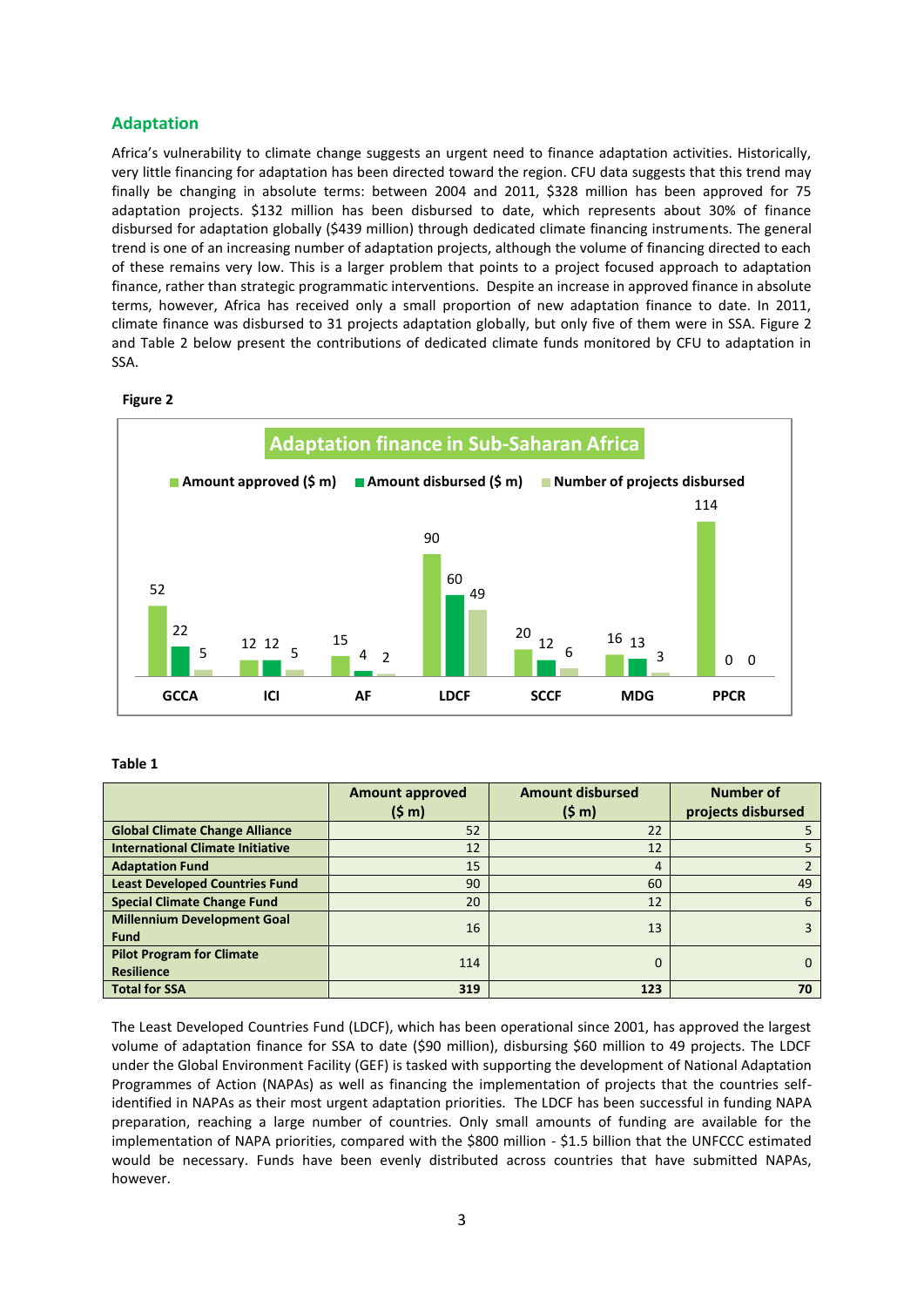The Global Climate Change Alliance (GCCA) is a European Union initiative that focuses on Least Developed Countries and Small Island Development States as well as African countries affected by drought, desertification and flooding. Between 2010 and 2011, the GCCA approved \$52 million and disbursed \$22 million for the implementation of five projects in SSA, including the largest (\$14 million) adaptation project in the region to date with the Government of Mozambique.

The Special Climate Change Fund (SCCF) and Millennium Development Goal Fund (MDG - which is now closed) have approved \$20 million and \$16 million respectively for adaptation. The Adaptation Fund (AF) has approved less finance to date, largely because it only began funding in 2010. African countries have been first movers in establishing national implementing agencies to directly access its funds, which we discuss further in Section 5.

The Pilot Program on Climate Resilience (PPCR), part of the World Bank's portfolio of Climate Investment Funds (CIFs), is the largest fund directed at supporting adaptation, having approved \$114 million to date, although it has only disbursed finance for administrative fees so far (\$27 million). The PPCR represents a first effort to take a programmatic approach to adaptation and resilience finance rather than pursuing piecemeal investing (a problem discussed earlier in this brief), although it works only with a small number of pilot countries, including Niger, Mozambique and Zambia in Africa; the African Development Bank is the regional implementing entity for these programmes.

The PPCR offers recipient countries concessional loans to finance adaptation activities in addition to grants, which has been an issue of some controversy. Some groups have questioned the fairness of such an approach given the fact that adaptation finance can be seen as compensation for damage caused by developed countries under the polluter pays principle. Furthermore, they have flagged concerns about the impact of adaptation loans on the debts of low income countries. The PPCR Trust Fund Committee has recently reacted by tightening its guidelines so that highly indebted poor countries will not be offered loans and will only have access to PPCR grants.

#### **Mitigation**

CFU data suggests that a total amount of \$645 million from dedicated climate funds for 60 mitigation projects in SSA has been approved; \$156 million for the implementation of 42 projects has been disbursed. The Global Environment Facility has been the longest standing source of finance for mitigation in SSA and disbursed \$92 million under its  $4^{th}$  replenishment period (GEF 4). In 2011, the GEF approved 5 new projects under its  $5^{th}$ replenishment period, the largest of which (\$18 million) is the African Rift Geothermal Development Facility, a UNEP Technical Assistance program with six African countries (Ethiopia, Eritrea, Djibouti, Kenya, Uganda, and Tanzania) to facilitate the development of 1000 MW of geothermal energy.

South Africa and Nigeria are the only two recipients of the World Bank's Clean Technology Fund (CTF) funding in SSA, implemented by the African Development Bank (AfDB). The CTF focuses on large emission reductions in middle-income countries; however, there is presently not enough funding pledged in the CTF to finance the \$250 million Nigeria investment plan. The Scaling Renewable Energy Program (SREP) of the World Bank CIFs has initiated pilot programs in the low-income countries of Kenya, Mali, and Ethiopia to help address energy poverty and access through the deployment of renewable energy and energy efficiency technologies, with the AfDB the regional lead agency. Mali's SREP investment plan was approved in 2011.

#### **Reducing Emissions from Deforestation and Degradation (REDD+)**

Forests and woodlands occupy more than 20% of the land area in Africa, particularly in Central Africa where the Congo Basin holds the world's second largest continuous block of tropical rain forest. Climate Funds Update (CFU) data reports show about 40 projects in SSA, 10 of which have been approved in 2011 for a total committed funding of \$119 million. Funds have been disbursed for 32 of these projects for a total amount of \$47 million.

The main dedicated funding initiative in the region is the Congo Basin Forest Fund (CBFF). The CBFF, which is managed and implemented by the AfDB, supports relatively small-scale projects that range from promoting land tenure rights, to incentivizing innovative forms of community controlled protected areas. Some 13 projects for a total amount of \$14 million are currently being implemented under the fund. The Forest Investment Program (FIP) of the World Bank CIFs has committed the largest amount of finance to REDD+ in Africa to date. A \$32 million FIP program in Burkina Faso was approved in 2011, which will support the decentralization of sustainable forest management, the protection of state forest reserves, and informationsharing. In addition, a \$60 million program was approved for the Democratic Republic of Congo to address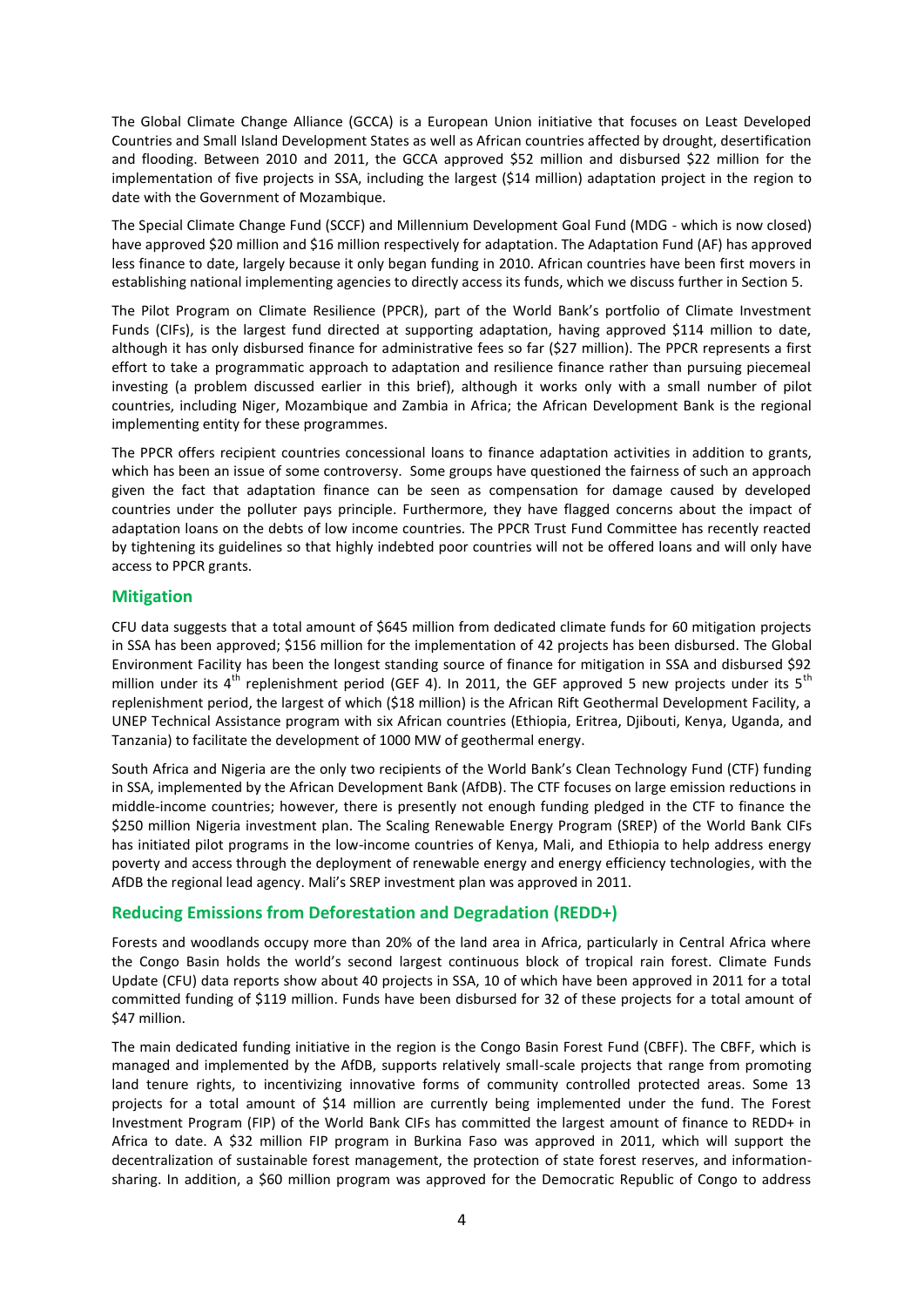deforestation and degradation and provide small grants to promising small-scale initiatives. A FIP investment plan for Ghana is also under development.

The World Bank's Forest Carbon Partnership Facility (FCPF) is actively engaged in the region, with 8 projects approved and 7 disbursed, but has very limited resources with a budget of less than \$1 million per project. Finally, the UN-REDD Programme is working with Tanzania, the Democratic Republic of the Congo, and Zambia, and has disbursed \$13 million for the preparation and implementation of National Programs with the technical support of the Food and Agriculture Organisation, the UN Environment Programme, and UN Development Programme .

Figure 3 shows the breakdown of activities of the themes above discussed in the region, and the amount disbursed by each fund.

#### **Figure 3**



#### **Direct Access to Climate Finance**

African countries have been vocal advocates of direct access to climate finance, which may help reduce the transaction costs associated with projects that presently involve a large number of intermediaries. Direct access, however, demands that national institutions have the capacity to meet fiduciary standards and manage and spend this money well.

A major innovation of the AF was to give institutions based in developing countries direct access to financing for projects through National Implementing Entities (NIEs). Senegal, Benin and South Africa have all established NIEs. Senegal was the first to seek direct access, and appointed an NGO experienced in coastal resource management to act as its designated NIE. This innovation demonstrates the important role that NGOs can and are playing in helping to access and manage climate change finance, particularly on a continent where governments' institutional capacity is often limited. Nevertheless, strengthening institutional capacity within governments in SSA will be crucially important to build resilience to the impacts of climate change over the longer term.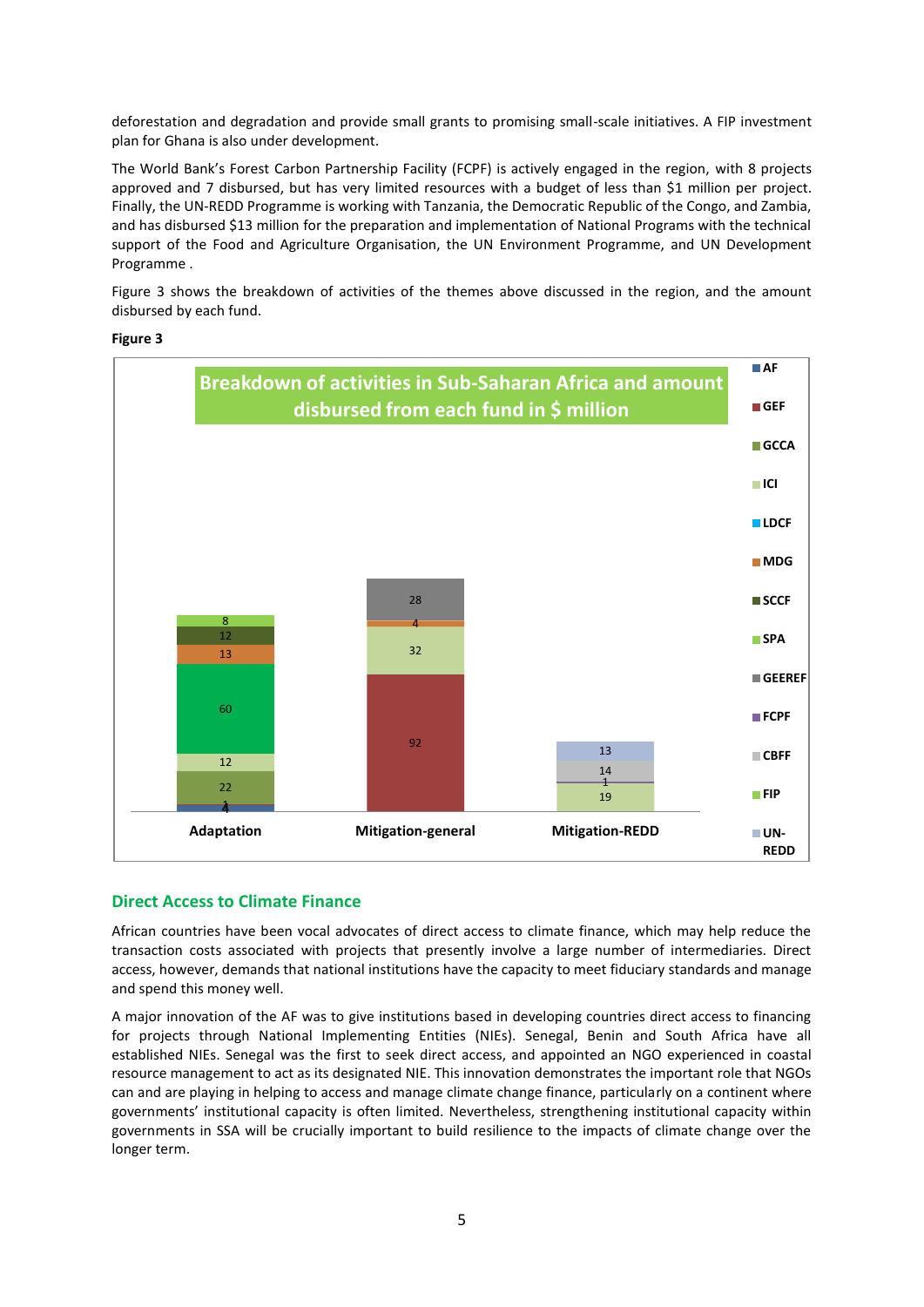Direct access is an intended modality for the new Green Climate Fund (GCF), which should include support for building the capacity of national institutions to help them access climate finance, which is not presently available through the AF.

#### **Targeting the people and sectors most in need**

A major barrier to investment in climate finance is the transaction costs of small-scale projects that are often required in the poorest areas and for the benefit of the poorest, most vulnerable population groups, such as women and Indigenous Peoples. It is an immense challenge to design and implement programs in ways that are financially viable, and can also be scaled-up and replicated. This challenge is further compounded by the poor investment climate in many African countries, the aforementioned weak capacity of government institutions to manage finance, political instability and governance problems. However, some efforts have been made to help direct investment to these smaller scale projects. For example, the Economic Community of West African States (ECOWAS) established a fund to purchase carbon credits upfront to provide start-up capital for domestic small and medium sized enterprises and NGOs. The Central African States Development Bank (BDEAC) has developed similar instruments to facilitate access for CDM project developers to access funding. Nevertheless, even with increased private sector involvement in small-scale projects in SSA, a large and sustained contribution of public sector grant financing in the region will be essential. This is particularly true for climate action needs that will not provide a financial return on investment, but instead produce significant intangible gains in the form of environmental, developmental and social, including gender, cobenefits.

#### **Active players in climate finance**

The World Bank has long been an important actor in development finance across SSA, and has built on this ongoing engagement to play a central role in climate finance in the region. UN agencies have also been active, not just through the UN REDD program, but through UNDP engagement at the country level and through UNIDO efforts to engage countries on access to energy for industrial purposes.

Bilateral donors including the UK, Norway, and Germany are playing a significant role in the region. Germany, through the International Climate Initiative (ICI), disbursed \$56 million to 23 projects in SSA. The UK and Norway were instrumental in their support in setting up the CBBF.

Efforts have been made to engage African leaders in the international process for designing the international architecture of climate finance. Ethiopian President Meles Zenawi co-chaired the UN High Level Advisory Group on Climate Change Finance in 2010, together with Norwegian Prime Minister, Jens Stoltenberg. Similarly, South Africa's former Minister of Finance and present Minister of the Planning Commission, Trevor Manuel, co-chaired the Transitional Committee on the design of the Green Climate Fund (GCF), whose recommendations will be approved by the COP17 in Durban. Nevertheless, the capacity of African countries to engage with the global negotiations process on climate finance has been relatively limited as a result of inadequate capacity and financial constraints, reflected in part in the small size of their delegations to the UNFCCC.

#### **The complex role of the African Development Bank**

The African Development Bank (AfDB) is a major player in climate finance in SSA. It is an implementing partner in the Climate Investment Funds (CIFs) together with the World Bank, administers the Congo Basin Forest Fund (CBFF), and hosted the Partnership Forum showcasing the achievements of the CIFs in South Africa in June 2011. The AfDB has played an increasingly prominent role in international processes to mobilise global climate finance, as its President, Donald Kabureka, was appointed to the High Level Advisory Group on Climate Change Finance in 2010.

Over the past year, the AfDB has proposed a separate "Africa Green Fund," as a way to deal with the current lack of climate finance on the continent, with some support from a number of African governments and regional institutions such as the African Union. The relationship of such a Fund with the future GCF is unclear.

This development warrants reflection in light of the status of climate-related policies, sector strategies and implementation capacities at the AfDB. The AfDB is still in the earliest stages of incorporating climate risk into its portfolio and has yet to operationalise a long overdue Climate Risk Management and Adaptation Strategy. Although its lending for renewable energy and energy efficiency is increasing, a detailed review of its energy investments from 2004 to 2010 suggests that 80% of its energy portfolio has supported conventional fossil fuel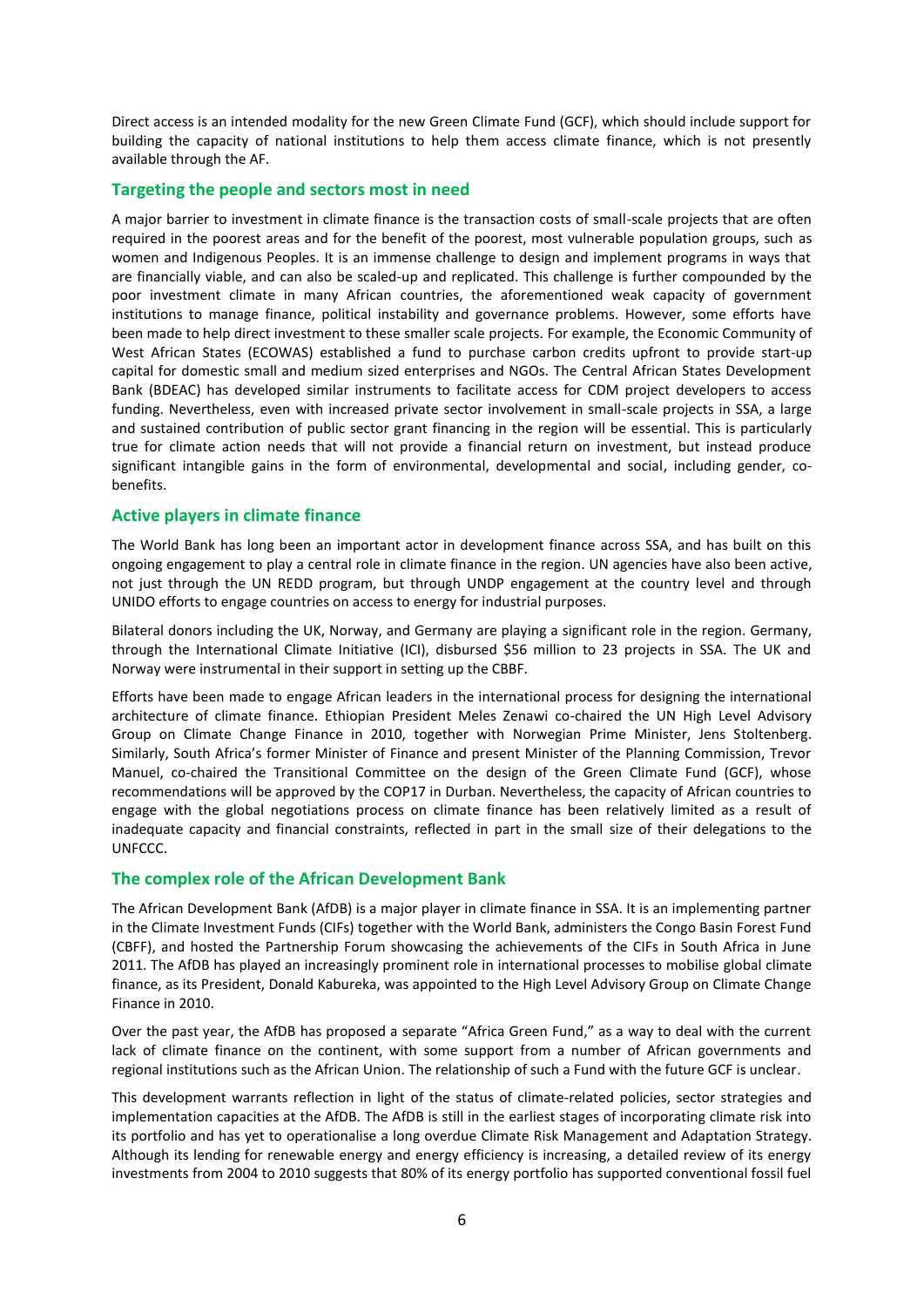power. The AfDB's largest loan to date was \$2.5 billion to Eskom for the 4,000 MW Medupi supercritical coal fired power plant in South Africa, co-financed with the World Bank. Furthermore its energy portfolio is concentrated in richer member countries (mainly South Africa, Egypt, Morocco and Tunisia), with only 25% of its energy lending directed to poor countries, primarily for transmission and distribution projects. The AfDB is in the process of drafting a new energy sector policy and strategy which acknowledges the need to transition to clean energy solutions by 2016 and to increase access to energy for the poor. Nevertheless concerns have been raised about proposed new investments in coal-fired power plants, export-oriented biofuel projects, and large hydropower, which would be permitted under the new strategy, and could pose serious environmental and social problems.

The AfDB has begun to develop a new integrated safeguards system, as the environmental and social safeguard provisions it presently uses are weaker than those of other MDBs. It is also poised to revise its disclosure policy, which is also less comprehensive than those in place at other MDBs at present. A new Strategic Gender Plan of Action will be developed in 2012. These initiatives suggest that the AfDB is well-aware of the need to integrate climate considerations into its operations. Improving its policies and performance will be essential if it is to be entrusted with managing a large portion of the multilateral climate funding for SSA.

### **Conclusions**

Climate change and development are closely linked, particularly in Sub-Saharan Africa. Climate change presents an important potential opportunity to make progress on the difficult agenda of achieving environmentally and socially sustainable development. The draft instrument for the GCF, to be approved at the "African COP" in Durban, refers to the promotion of such environmental and social co-benefits --including gender equity considerations-- as an objective of the GCF and as a guiding principle for its future funding on mitigation and adaptation.

Overall, the countries of SSA, particularly the least developed countries, face challenges at each stage of climate finance delivery. These need to be addressed to improve the effectiveness and equitable distribution of funding for climate action in the region. Further policy attention needs to be directed at the following issues:

- Enhancing resource mobilisation to better meet the needs of the region. It is particularly important to strengthen and increase financing for adaptation, which remains structurally underfunded, and to focus it on poor and vulnerable people, as well as women and indigenous groups.
- Allocating resources and enhancing the equity of funding distribution among and within SSA countries to emphasize the most vulnerable sectors and societal groups. This must involve gender considerations more comprehensively and explicitly.
- Developing a viable pipeline of small scale programs and projects that effectively target the poor, which will require time, and inevitably entail different –though not necessarily higher-- transaction costs than large scale projects, especially if options to replicate successful pilot approaches on a grander scale are explored.
- Supporting the elaboration of broader national development plans as low-carbon growth strategies in coordination with national coping strategies and medium- to long-term national adaptation plans (NAPs). These plans and strategies need to be developed in transparent, fully participatory countryled processes with the involvement of relevant stakeholders, particularly local communities, vulnerable groups, women and Indigenous Peoples.
- More efficient and less costly disbursal, as well as the synchronization of disbursal practises and requirements of different bilateral and multilateral funders. This might include considering an "equivalency" or common approach for fiduciary standards, and application and reporting requirements.

Fundamental changes in approach are likely to be required to direct climate finance to the countries of SSA, particularly the poorest people in the poorest countries. This will require a greatly strengthened focus on building institutional capacity to conceptualise climate compatible development projects and manage climate finance well. It will also require investments in good governance of climate finance. Good governance in turn requires strengthening the capacity of civil society organizations across the region to engage constructively in the design and implementation of programs that receive funding, and to seek accountability for effective use of climate finance. The challenge lies in balancing such long-term goals with the immediate imperative of moving money quickly to support on-the-ground actions.